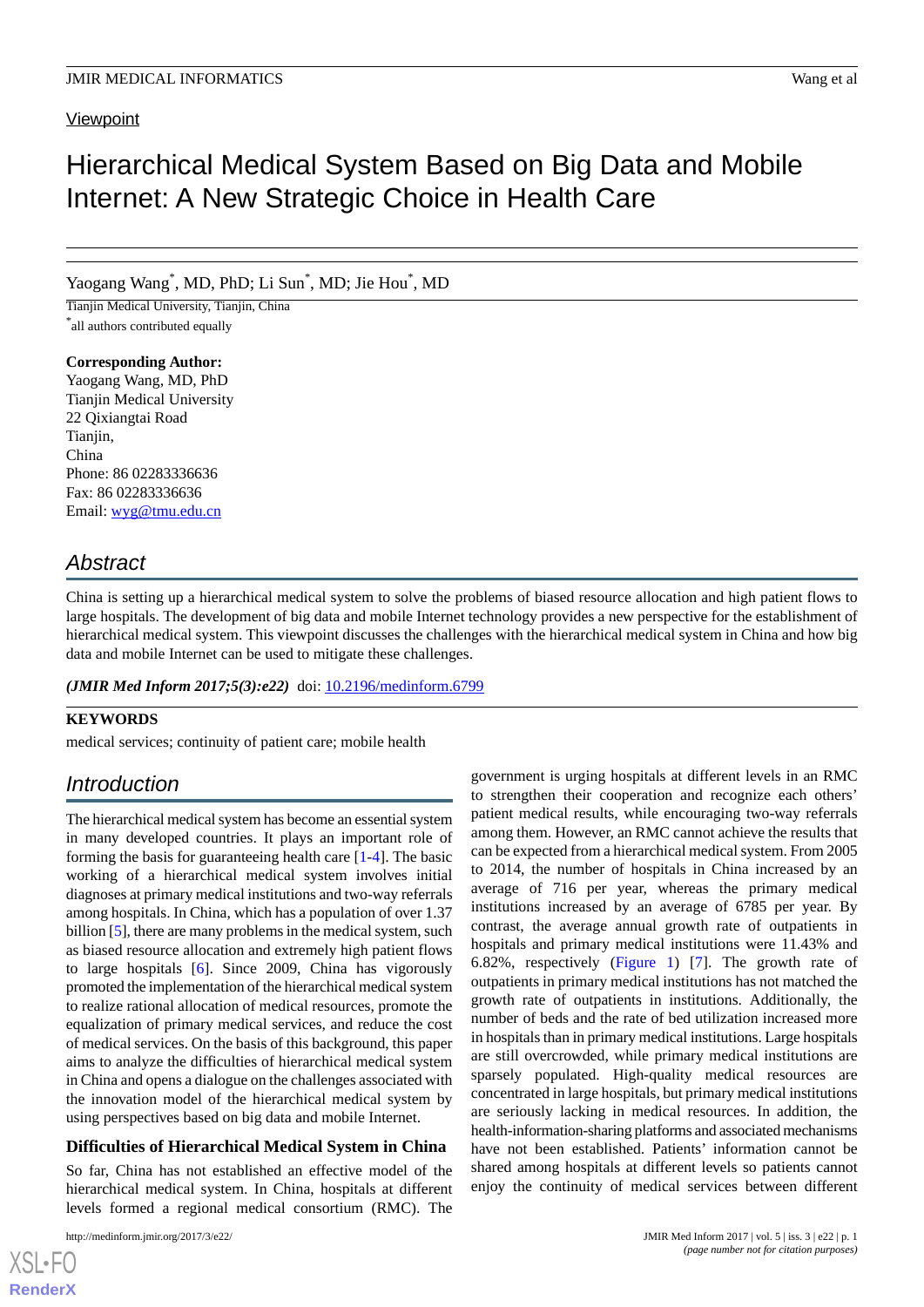hospitals. These problems increase the difficulty and cost of medical services in China.

Therefore, the biggest challenge for China is to find a successful way to solve these problems.

#### **Challenge and Opportunities**

In the 21st century, traditional health care has been rapidly changing owing to Internet-based big data and cloud computing [[8](#page-6-5)[,9](#page-6-6)]. Big data is being generated by all digital operations at all times during routine use. Every digital process and social media exchange produces data through systems, sensors, and mobile devices that transmit this data. Therefore, big data is generated by multiple sources with an alarming velocity, volume, and variety. Four continuous stages including the generation, acquisition, storage, and analysis constitute the big data valuechain.

Pervasive Internet access has enabled patients around the world to seek information on the best care available. Additionally, the Internet facilitates efficient communication of medical information globally [[10\]](#page-6-7). Personalized health technologies are

also developing rapidly. Sensors, smart-watches, and mobile health apps are strapped to wrists and placed in pockets to monitor and help in modifying health behaviors [\[11](#page-6-8)]. Some high-profile devices include Fitbit, Jawbone, Microsoft Band, and Apple smart watch. These technologies help with self-quantification of physical activity and health self-management [\[12](#page-6-9)].

In China, "Mobile Internet + Medical Care" oriented by the big data value chain is gradually changing medical practices and processes. The main functions of mobile medical care include making appointments, consulting service, acquiring health information, and providing guidance. By the end of 2016, the number of mobile phone users in China reached over 1.32 billion, while 4G Mobile Internet users accounted for 58.2%(58.2/100) of the total  $[13]$  $[13]$ . Meanwhile, the construction of hospital information is developing quickly as the usage of electronic medical records, digital hospitals, telemedicine, and collaborative medical care is on the rise. The development of big data and mobile Internet technology provides a new perspective for the establishment of a hierarchical medical system.

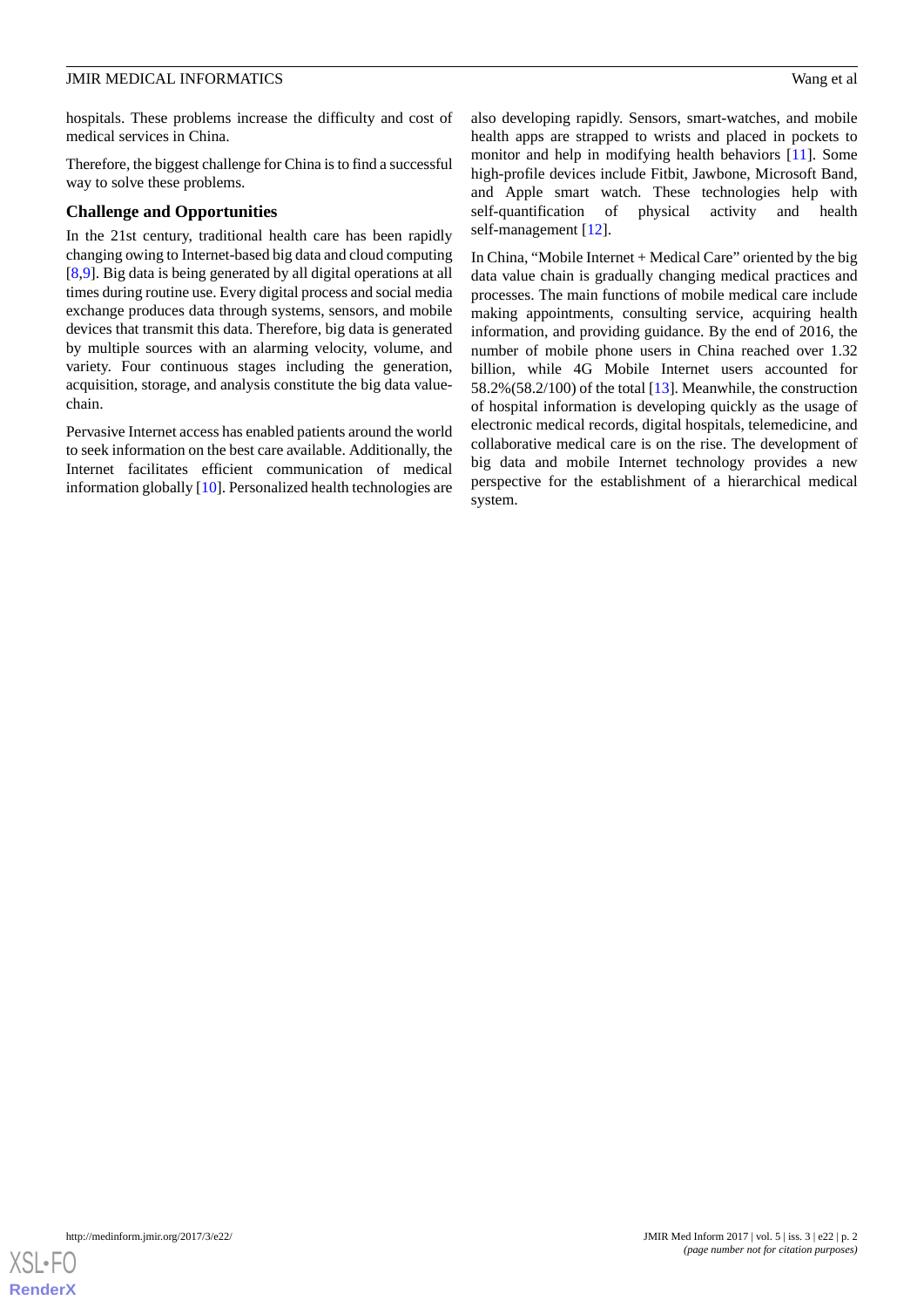<span id="page-2-0"></span>**Figure 1.** Changes in the numbers of medical institutions, outpatients, beds and bed utilization between hospitals and primary medical institutions from 2005 to 2014 in China.



#### **Hierarchical Medical System Based on Big Data and Mobile Internet**

This paper proposes an innovative model of the hierarchical medical system based on big data and mobile Internet that may become a new strategic choice to resolve the imbalance in the availability of medical resources in China.

This innovative model aims to materialize 5 successive medical services. These services would involve linkages at different levels such as institutional, interdisciplinary, interpersonal, patient satisfaction, and management. These linkages have no interruptions by using the Data Sharing and Processing System (DSPS) ([Figure 2](#page-3-0)).

[XSL](http://www.w3.org/Style/XSL)•FO **[RenderX](http://www.renderx.com/)**

In this model, medical data can be recorded and shared among hospitals and health facilities at different levels across the DSPS. The important basic patient information including the physical examination file, medical records, laboratory results, imaging results, medication records, self-monitoring, and other relevant information can be transmitted to medical service providers in different institutions, which would result in patients being able to receive continuous medical services when they go to different institutions to receive care. In addition, advanced medical resources in large hospitals can also accessed by the primary medical institutions without the constraints of time and space. Doctors at more advanced hospitals can participate in the medical activities of lower level medical institutions online and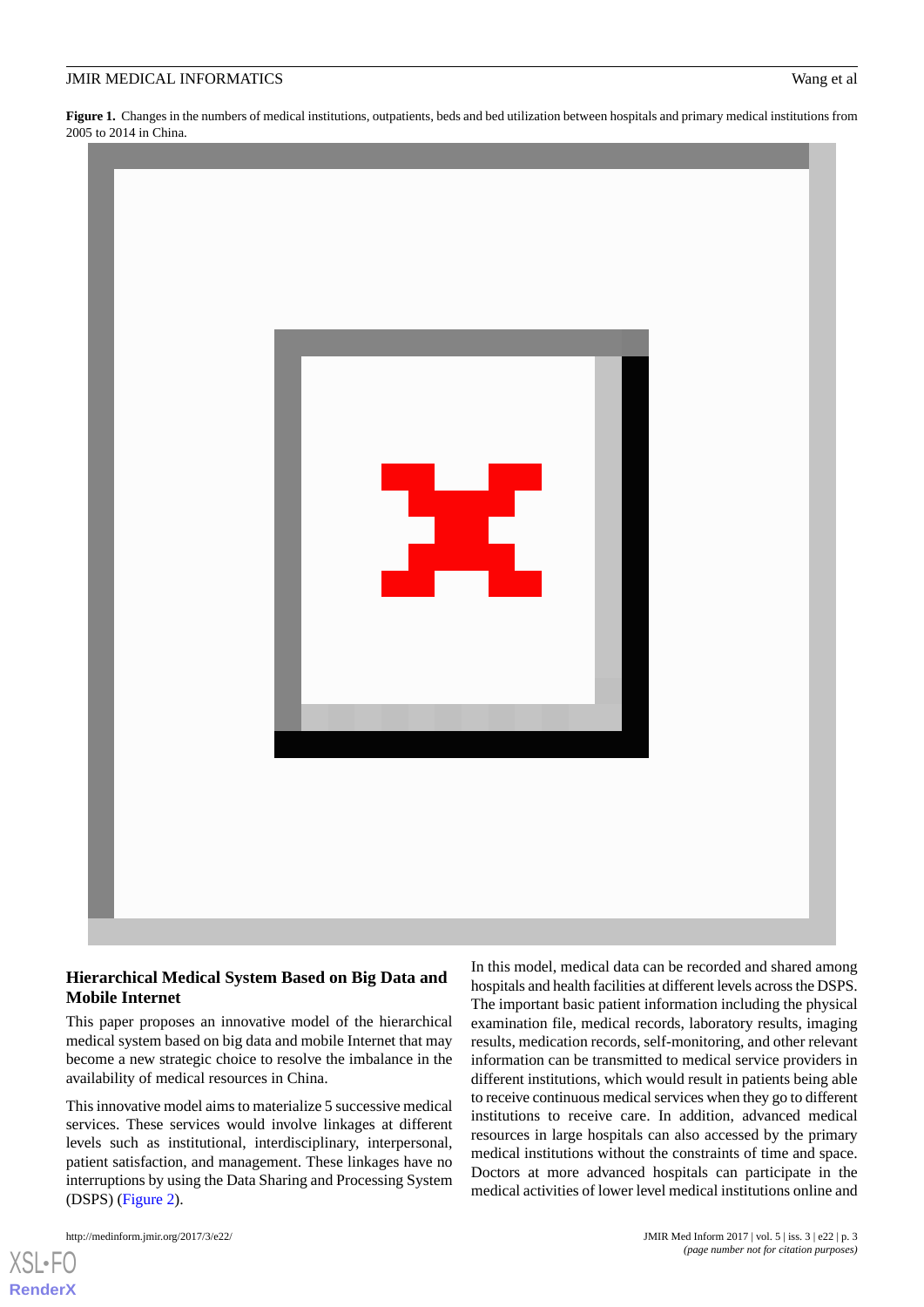help medical professionals in primary medical institutions to improve the quality of their services. Owing to this connectivity and cooperation, service providers at different facilities can become familiar with one another and establish long-term

relationships. In addition, patients would have the benefit of receiving continuous medical service at different institutions seamlessly ([Figure 3](#page-4-0)).

<span id="page-3-0"></span>**Figure 2.** The theoretical model of hierarchical medical system based on big data and mobile Internet.



[XSL](http://www.w3.org/Style/XSL)•FO **[RenderX](http://www.renderx.com/)**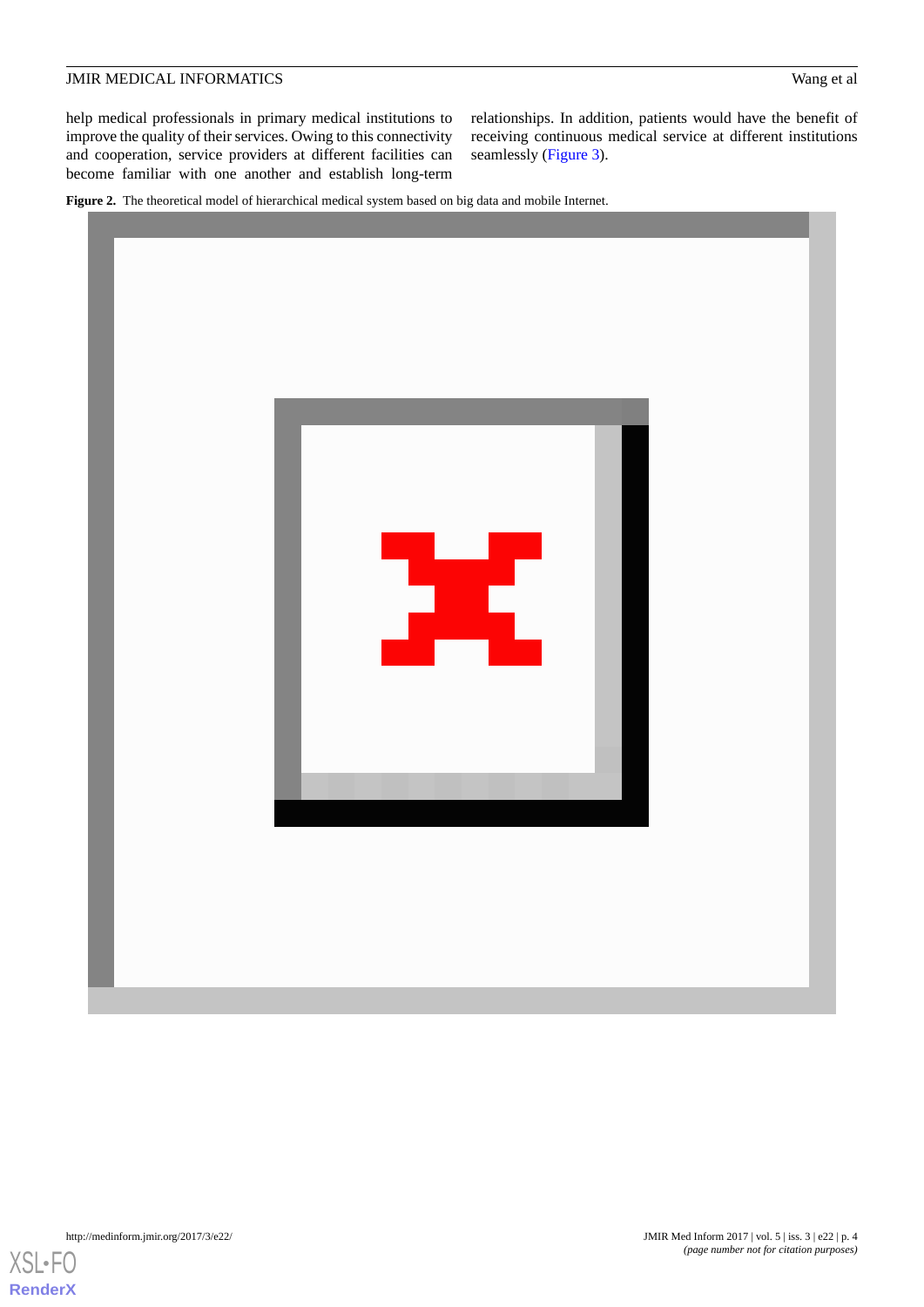<span id="page-4-0"></span>Figure 3. Functions of hierarchical medical system based on big data and mobile Internet.





**[RenderX](http://www.renderx.com/)**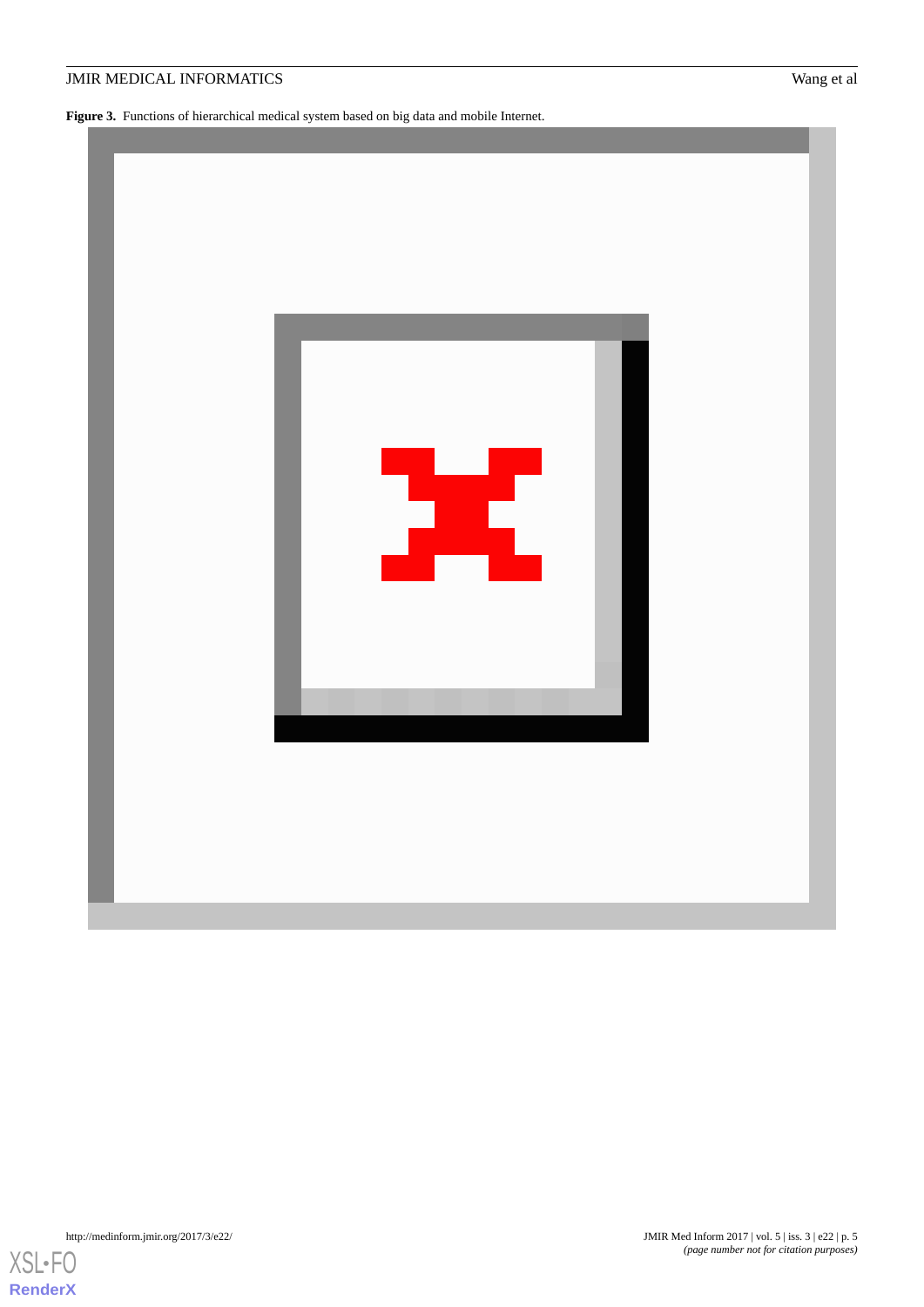<span id="page-5-0"></span>**Figure 4.** The data sharing and processing system architecture.



Integrated and shared medical data provide the technical support to realize these services. As previously stated, this innovative model could be achieved by using the DSPS ([Figure 4\)](#page-5-0). This system is based on mobile Internet technology that is driven by the big data value chain, and it connects the patients with different medical service providers, including doctors at the hospitals, family doctors, pharmaceutical companies, and other relevant participants in the medical system. The advantage of this connection is making information sharing possible by breaking the constraints of time and space.

First, based on Hadoop software, it would be practical to construct the hierarchical medical data-sharing platform that can realize medical big data integration and sharing. The integration scheme based on Hadoop platform consists of three parts. The first part consists of the medical institutions and the clinical information systems (EMR, PACS, LIS, etc), and the message engine would be based on Apache Camel. The second part utilizes the enterprise information portal (EIP) to design the routing rules and process flow. The third part is the Hadoop platform that is composed of the Hadoop cluster, Zookeeper, and HBase cluster.

Second, it is possible to explore the evolution of structures, agent behavior, and interactive form of subsystems in this model by using the system dynamics methods.

Third, it is feasible to develop the mobile application system, which includes the modules of authentication, appointment registration, electronic medical records, prescriptions, and test results query.

These 3 steps provide the necessary theoretical basis, technical support, and ways to develop this innovative model.

This huge data platform will take a single sign-on mode. Users need to log in, and based on the confidentiality level of the dataset, the users will have different levels of authority for access. Single sign-on unified identity authentication and authority control technology and strict control of user access

[XSL](http://www.w3.org/Style/XSL)•FO **[RenderX](http://www.renderx.com/)**

are some of the ways to effectively ensure the safety of such large data applications. The system is based on the Hadoop platform. The cluster consists of a master node and a slave node. The master node needs to install and configure Hadoop, Hive, Sqoop, and MySQL in order to manage the cluster. Slave node only needs to install Hadoop; it can also be configured similar to the master node.

To ensure data privacy, the protection model mainly includes two aspects. One is the user-querying privacy protection; the query content cannot be leaked out. The second is data privacy. This protection model is based on the key. The data is protected by the form of anonymous processing based on the third party and query split. In this way, the data platform cannot connect the privacy content query with the users, thus protecting the user-querying privacy.

The application IoT technology in medicine covers almost all aspects, including medical practice, remote monitoring and home care, medical information, hospital first aid, medical equipment and medical waste monitoring, blood bank management, and infection control. An important application of IoT in medical information technology is mobile medical services, which are based on wireless LAN (local-area network) technology and RFID (radio-frequency identification).

In the DSPS, the Internet of Things (IoT) technology can be used to materialize the intelligent and real-time management of patients and the related systems such as digital collection, processing, storage, transmission, and sharing of information. The intelligent character recognition (ICR) technology is used at the hospitals to build the main index of patients and drugs. Using bar code scanning and RFID technology, hospitals have an accurate information confirmation and recognition system. This technology allows doctors to receive abundant data using the mobile sensor device and the medical instrument, which are both suitable for household use. IoT technology can support the collection of all kinds of vital signs data whenever and wherever possible. It can then automatically transfer the data to hospitals.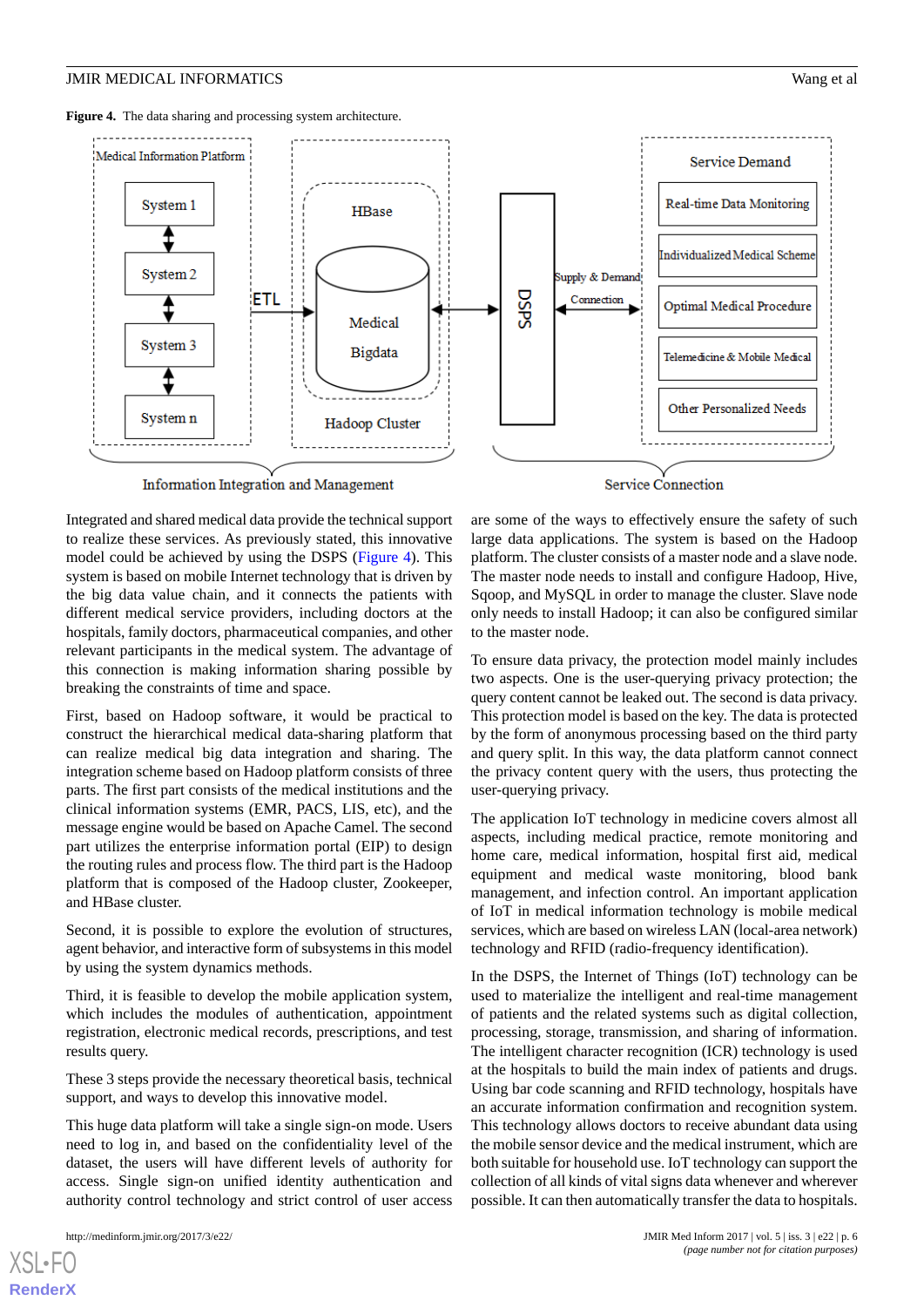Data mining and machine learning can be used to discover the hidden knowledge from these data. Interconnection technology can integrate patients and processes to allow for the standardized management of processes.

The main data collected by using IoT may include basic patient information (eg, full name, gender, date of birth, phone number, social security card number or ID number, and photo), medical information (eg, blood type, disease status such as diabetes, epilepsy, and hypertension), patient registration and treatment number, and medical treatment information (ie, medical records). It can also include the doctor's electronic clinical orders (combined with mobile operation), patient medication treatment records (combined with medicare electronic settlement and payment), and patient tracking and positioning. Medical staff can access all these medical records both via portable hand held devices and desktop computers.

Telemedicine services can alleviate the queuing problem and reduce the cost of transportation for patients. It allows health care professionals to efficiently monitor patients'indicators and give suggestions at any time. It is a low cost, rapid, and stable health monitoring method that can also extend medical services to subhealthy people, elderly patients, and patients with chronic diseases.

## **Perspective**

Surely, we need more research and dialogue on these issues and the impact associated with this innovative model of hierarchical medical system based on big data and mobile Internet. This model is likely to provide a new perspective and strategic choice of health care service, not only for China, but also for other countries.

# **Acknowledgments**

This work was supported by the National Natural Science Foundation of China (71473175; 71673199), the Key Project Scientific of Tianjin Science and Technology Commission of China (15ZCZDSY00500), and the Philosophy and Social Sciences projects of Tianjin in China (TJSR13-006).

# **Conflicts of Interest**

<span id="page-6-0"></span>None declared.

### **References**

- 1. Scott C. Public and private roles in health care systemsxperiences from seven OECD countries. Milton Keynes: Open University Press; 2001.
- <span id="page-6-1"></span>2. Goldfield N, Gnani S, Majeed A. Primary care in the United States: profiling performance in primary care in the United States. BMJ 2003 Apr 5;326(7392):744-747 [\[FREE Full text\]](http://europepmc.org/abstract/MED/12676844) [doi: [10.1136/bmj.326.7392.744](http://dx.doi.org/10.1136/bmj.326.7392.744)] [Medline: [12676844](http://www.ncbi.nlm.nih.gov/entrez/query.fcgi?cmd=Retrieve&db=PubMed&list_uids=12676844&dopt=Abstract)]
- <span id="page-6-2"></span>3. Palmer G, Reid B. Evaluation of the performance of diagnosis-related groups and similar casemix systems: methodological issues. Health Serv Manage Res 2001 May;14(2):71-81. [Medline: [11373998\]](http://www.ncbi.nlm.nih.gov/entrez/query.fcgi?cmd=Retrieve&db=PubMed&list_uids=11373998&dopt=Abstract)
- <span id="page-6-3"></span>4. Pettoello-Mantovani M, Namazova-Baranova L, Ehrich J. Integrating and rationalizing public healthcare services as a source of cost containment in times of economic crises. Ital J Pediatr 2016 Feb 24;42:18 [\[FREE Full text\]](http://ijponline.biomedcentral.com/articles/10.1186/s13052-016-0231-1) [doi: [10.1186/s13052-016-0231-1\]](http://dx.doi.org/10.1186/s13052-016-0231-1) [Medline: [26911573](http://www.ncbi.nlm.nih.gov/entrez/query.fcgi?cmd=Retrieve&db=PubMed&list_uids=26911573&dopt=Abstract)]
- <span id="page-6-4"></span>5. National Bureau of Statistics of the People's Republic of China. Gov.cn. The 6th National Census Data Bulletin (2010) URL: [http://www.gov.cn/test/2012-04/20/content\\_2118413.htm](http://www.gov.cn/test/2012-04/20/content_2118413.htm) [accessed 2017-03-01] [\[WebCite Cache ID 6odoQpNtm](http://www.webcitation.org/

                                6odoQpNtm)]
- <span id="page-6-5"></span>6. Yang G, Wang Y, Zeng Y, Gao GF, Liang X, Zhou M, et al. Rapid health transition in China, 1990-2010: findings from the global burden of disease Study 2010. Lancet 2013 Jun 8;381(9882):1987-2015. [doi: [10.1016/S0140-6736\(13\)61097-1](http://dx.doi.org/10.1016/S0140-6736(13)61097-1)] [Medline: [23746901](http://www.ncbi.nlm.nih.gov/entrez/query.fcgi?cmd=Retrieve&db=PubMed&list_uids=23746901&dopt=Abstract)]
- <span id="page-6-7"></span><span id="page-6-6"></span>7. National HealthFamily Planning Commission of the People's Republic of China. China health statistical yearbook (2006-2015). Beijing: Pecking Union Medical College Press; 2006.
- <span id="page-6-8"></span>8. Thornton J. What you need to know to make the most of big data in biology. Lancet 2015 Feb 26;385(Suppl 1):S5-S6. [doi: [10.1016/S0140-6736\(15\)60321-X\]](http://dx.doi.org/10.1016/S0140-6736(15)60321-X) [Medline: [25726450\]](http://www.ncbi.nlm.nih.gov/entrez/query.fcgi?cmd=Retrieve&db=PubMed&list_uids=25726450&dopt=Abstract)
- <span id="page-6-9"></span>9. Fung IC, Tse ZT, Fu K. Converting big data into public health. Science 2015 Feb 6;347(6222):620. [doi: [10.1126/science.347.6222.620-b](http://dx.doi.org/10.1126/science.347.6222.620-b)] [Medline: [25657237\]](http://www.ncbi.nlm.nih.gov/entrez/query.fcgi?cmd=Retrieve&db=PubMed&list_uids=25657237&dopt=Abstract)
- <span id="page-6-10"></span>10. Crisp N. Turning the World Upside Down: The Search for Global Health in the 21st Century. New York: CRC Press; 2010.
- 11. Lyons EJ, Lewis ZH, Mayrsohn BG, Rowland JL. Behavior change techniques implemented in electronic lifestyle activity monitors: a systematic content analysis. J Med Internet Res 2014;16(8):e192 [[FREE Full text](http://www.jmir.org/2014/8/e192/)] [doi: [10.2196/jmir.3469](http://dx.doi.org/10.2196/jmir.3469)] [Medline: [25131661](http://www.ncbi.nlm.nih.gov/entrez/query.fcgi?cmd=Retrieve&db=PubMed&list_uids=25131661&dopt=Abstract)]
- 12. Allen LN, Christie GP. The emergence of personalized health technology. J Med Internet Res 2016;18(5):e99. [doi: [10.2196/jmir.5357](http://dx.doi.org/10.2196/jmir.5357)] [Medline: [27165944](http://www.ncbi.nlm.nih.gov/entrez/query.fcgi?cmd=Retrieve&db=PubMed&list_uids=27165944&dopt=Abstract)]
- 13. Ministry of Industry and Information Technology of the People's Republic of China. MIIT. Communications and transport statistics bulletin 2016 URL:<http://www.miit.gov.cn/n1146290/n1146402/n1146455/c5471508/content.html> [accessed 2017-07-10] [\[WebCite Cache ID 6rqE1MSWY\]](http://www.webcitation.org/

                                6rqE1MSWY)

[XSL](http://www.w3.org/Style/XSL)•FO **[RenderX](http://www.renderx.com/)**